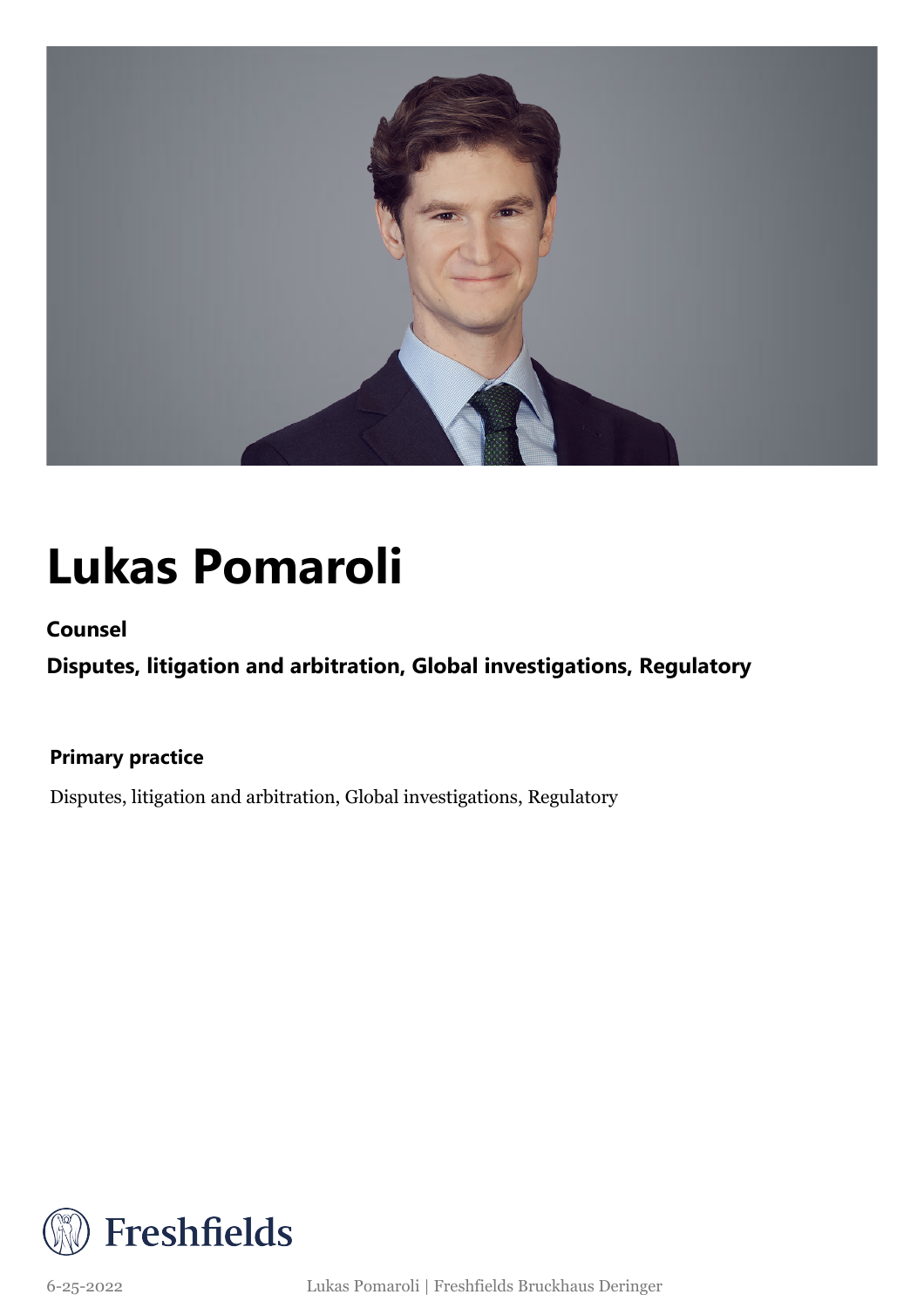## **About Lukas Pomaroli**

**Lukas has a focus on foreign trade, economic sanctions and export controls.**

**He is a member of our dispute resolution, global sanctions & trade and environment, products & regulatory practice groups.** 

Lukas speaks German, English and French.

#### **Recent work**

- Advising an international lender syndicate on all sanctions compliance aspects re a multibillion EUR project finance project.
- Advising a silicon valley technology group on all European foreign direct investment approval proceedings in a multi-billion EUR transaction.
- Advising major international and national banks on the impact of the Russian and Iranian sanctions regimes on their businesses.
- Advising European manufacturing and consumer goods groups on sanctions compliance issues related to their (re-)entry of the Iranian market.
- Advising two European investment companies on the set-up of a trade controls compliance management system.
- Export control advice for tech companies in relation to their products / services.

## **Qualifications**

#### **Education**

- University of Vienna, Austria (Dr. iur.)
- Nottingham Trent University (LL.M.)